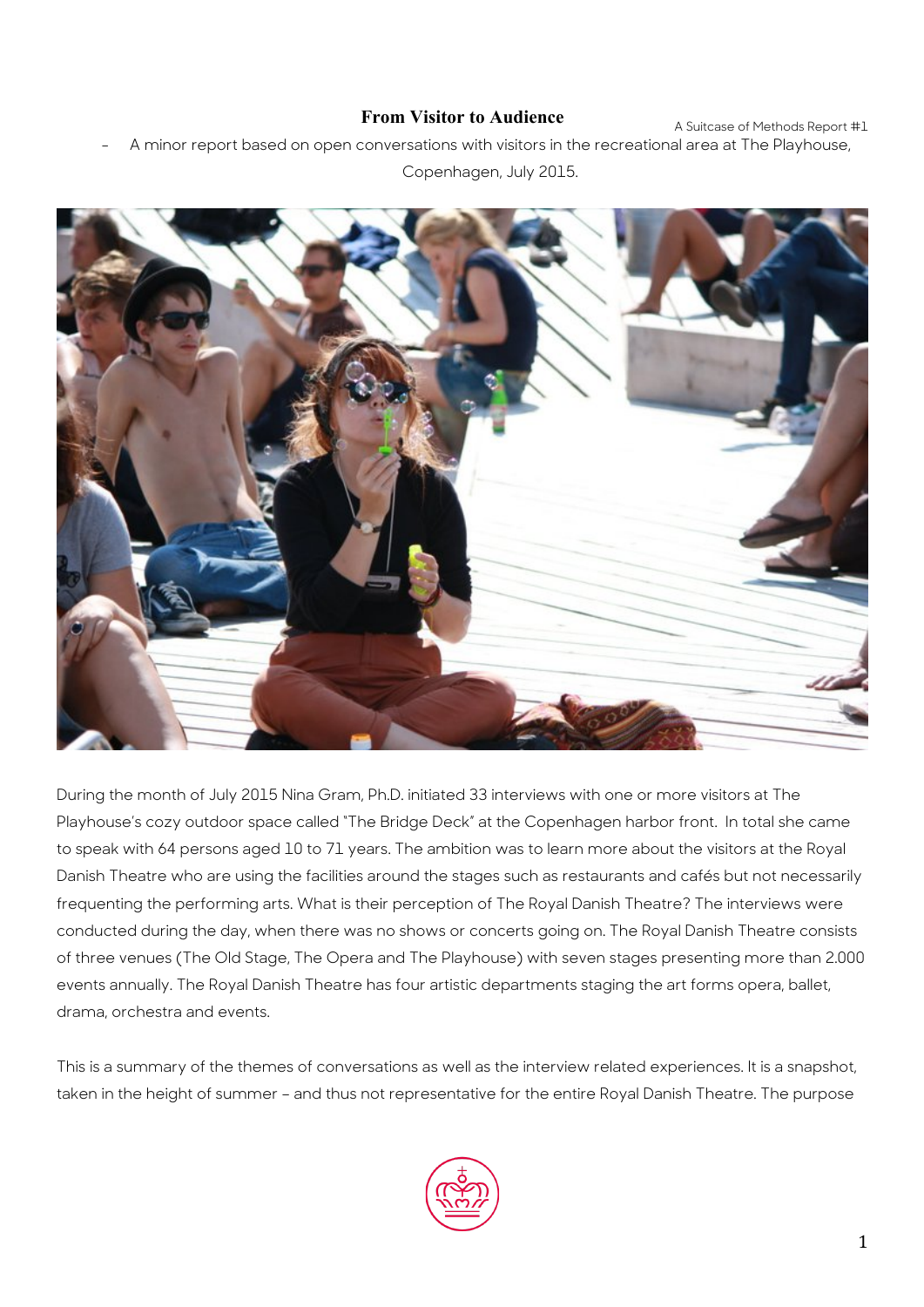A Suitcase of Methods Report #1 of this report as a part of the newly launched research project "A Suitcase of Methods" is mainly to give an idea of themes that might be interesting to explore during the next four years. Half of the interviewed in this report were from foreign countries and had never experienced a performance at The Royal Danish Theatre. According to sales reports less than 10% of the audiences at The Royal Danish Theatre are foreigners. The report is therefore not representative for The Royal Danish Theatre as such.

### Method

Basically, the interviews were conducted according to the principles of "humble inquiry" (E.H. Schein), which in brief entail sincere curiosity, open questioning and focused listening. The goal was to gather knowledge about the visitors and avoid steering the conversation in certain directions. On a methodological level Nina Gram was testing how informal it is possible to conduct an interview when you are representing a historically loaded cultural institution such as The Royal Danish Theatre. The thesis was that if you can keep an informal tone you might get a response that is closer to the actual held views and not biased with cultural assumptions about what you have to answer. In order to keep an informal tone Gram addressed visitors enjoying the sun, drinking coffee outside the Playhouse:

I experienced the interviewed to be curious about what I was representing and how their responses were going to be used. I wouldn't get an informal conversation before I framed the interview properly by telling how I represented The Royal Theatre and what I wanted. On the other hand I experienced that the more the informants knew about me on a personal level, the more willing they were to tell me without aiming to give "the right answers". So after a short presentation the aim was to make the conversation run freely. I was not using a recorder or pen – in order to be as informal as possible with the informants. After every interview I wrote a resume, which became the foundation of the data analysis. The interviews lasted from 5 to 45 minutes. The depth of the interviews is therefore variable.

All informants gave their approval to the use of their answers before leaving. They were not given any sort of economical compensation. Questions about the morning, how they went to the spot and what they were doing after was raised were used as context to get to questions such as "What does the Royal Danish Theatre mean to you" or "Tell me of your greatest experience with art, theatre, music?"

# Tendencies in responses

Generally, very few of the interviewed were large-scale consumers of the Royal Danish Theatre due to the time of the season and the time of the day the interviews were conducted, and the fact that there was no performance going on. Most interviewees had never been to The Royal Danish Theatre or had only visited one of the venues a few times. Nina Gram scarcely met anyone who went to all of the venues or was interested in all four art forms. This is contradicted by the ticket-sales statistics based on 600-700.000 registered costumers of The Royal Danish Theatre. Here we see that the consumers mainly have a preferred art form, but that they

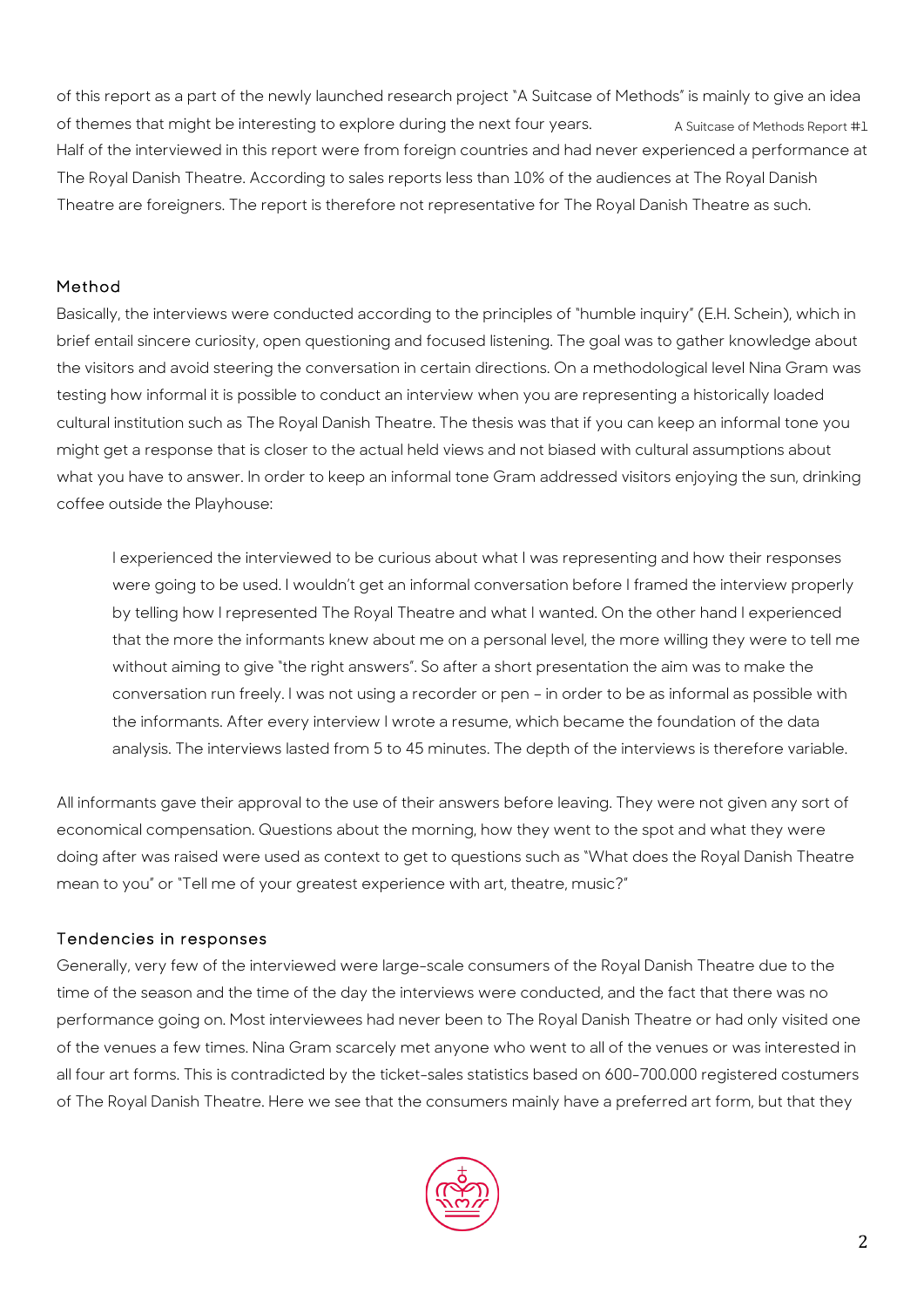A Suitcase of Methods Report #1 are not restricting their ticket buys to only one but several of the performing arts forms at The Royal Danish Theatre.

### The Imagined Theatre

There was a discrepancy between the respondents' "image" of the Royal Danish Theatre and the actual outreach activities. Sitting just beside a banner for the free of charge jazz-event "Ofelia Live" taking place at the "Bridge Deck" during the summer some would ask for exactly this kind of events. The immediate understanding or prejudice is that The Royal Danish Theatre only offers difficult and more serious performances. In 2012 a large Gallup survey about The Royal Danish Theatre framed a paradox of views, with demand for a more edgy national theatre showing provoking content on one side, and what the audience actual expected and went to see such as the classic "Romeo and Juliet" on the other side. The actual practice and the imagined ethos of the Royal Danish Theatre is an interesting area to investigate further.

# A Folksy Place

The Playhouse is located in an area filled with cafés and restaurants in the sightseeing area Nyhavn, the old harbor in Copenhagen. Most of the foreign tourists interviewed don't know they are sitting next to The Playhouse (built in 2008 by the architects Lundgaard & Tranberg) but ended up here after a stroll along Nyhavn. Several people mentioned that they were pleased being on the bridge deck without having to buy something although most were drinking a cup of coffee during the interview. And those who knew the house mentioned that they enjoyed staying there without having to watch a performance. Several people called it "an open and folksy place". This understanding is in immediate contrast to the comprehension they have of The Royal Danish Theatre, and contribute to the complex ethos of The Royal Danish Theatre. But why are nontheatre goers in an area filled with competing food offerings ending up at The Playhouse – and could they be turned from visitors into audiences? And is there a special magic atmosphere linked to The Royal Danish Theatre as such that is so strong that it becomes attractive just to be in the surroundings of The Royal Danish Theatre in, to be a part of the "theatre magic"?

#### The Cultural Ambassador

Many of the interviewed referred to specific persons in their network who would take them to the theatre or other cultural events. They become a kind of "cultural ambassadors", since they choose performances and events for others. Thus it is the personal connection to a friend that becomes the link to The Royal Danish Theatre. Since 2013 The Royal Danish Theatre has been working with the cultural ambassadors on a strategic level by developing their loyalty program. By subscribing to it, the ambassadors do not only get a deeper understanding of the performances in the program, they also are invited to special "behind the scenes" events and gets beverages for free for themselves and their guests.

Engaging the loyal audiences is a general challenge to cultural institutions. Recently it was one of the main topics addressed at the conference "Nordic Venue Forum" in Stockholm, Sweden in 2014. Director of Strategic Analytics and Business Development at The Royal Danish Theatre Christina Østerby presented a paper on how

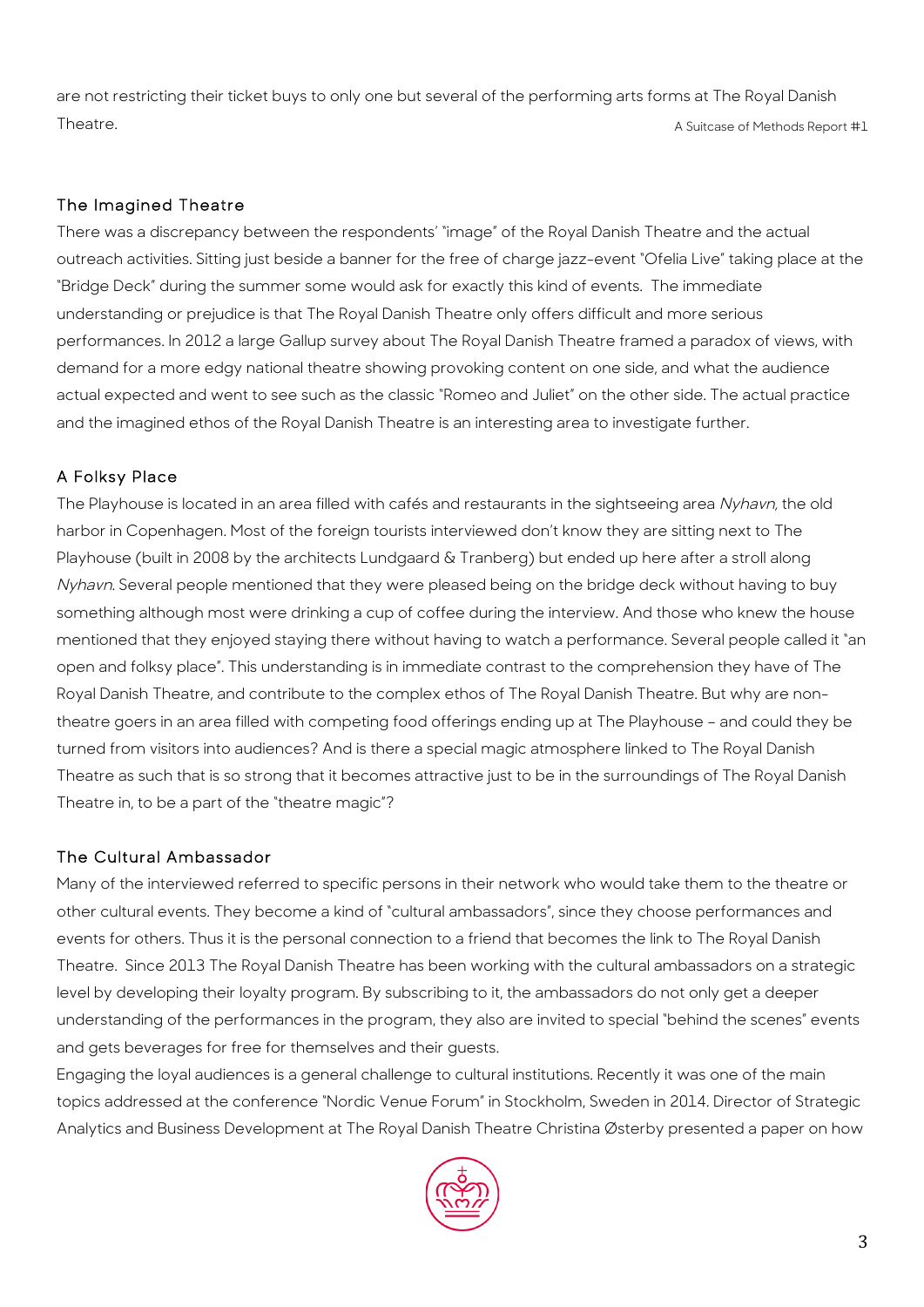what activities proved to be valuable. The challenge of engaging the loyal audiences is seen as resulture that The Royal Danish Theatre have been facing that challenge during the last years and shared knowledge about activities from performing arts to sport events.

# The Art Experience

Regardless of age and life experience most interviewees found it hard to articulate their arts experience with other words than "good" or "nice". Nevertheless two 18-years old girls explained that they got a light sensation in the body when experiencing theatre or other live performing arts. To get a verbalization of the arts experience we might elaborate on this from a methodological perspective. The verbalization of the perception in audience analysis is a growing field that we find several researchers are exploring. Most of them take a phenomenological approach, which takes into account that we only are able to verbalize sensations that we already have a language for. It might be through that lens that we continue our approach to capture the audiences' experience with art.

Nina Gram also discovered that some think that going to the Royal Danish Theatre is more challenging and demands special knowledge, even though the interviewed already was an experienced theatre consumer. As one states "I might start with a children's play".

# The Ritual

Nina Gram did an interview with a middle-aged couple. They were living in a provincial town on Zealand. Every year during summer they would take a trip to Copenhagen, purchase a vacation abroad, and then finish with a dinner at The Playhouse. The couple used the outside area and the restaurant of the Playhouse as a part of a yearly ritual. This points not only at the earlier raised question: How do we turn this group of people into an audience - it also raises the question: where does the experience with the theatre start and what role does the theatre have for visitors – as mentioned before there are a lot of fine restaurants in this area so why choose The Royal Danish Theatre? In the case of the couple, a central part of the experience is based on positive expectations. And in contrast to tendencies in the rest of the theatres located in Copenhagen, the audiences at The Royal Danish Theatre are buying their tickets long before the show: To go to The Royal Danish Theatre is not a spontaneous act but rather a part of a cultural ritual. This puts The Royal Danish Theatre in a special position among theatres in Copenhagen. How can we emphasize the ritualistic feeling that include positive expectations in the future work with the audiences?

# Methodical reflections

On a methodological level the informal approach to the audiences, meeting them spontaneously provided a valuable insight into their thoughts. Normally The Royal Danish Theatre interview the audiences in large focus groups who are somewhat prepared to the questions, and chosen to fit into a specific segment. In this study none of the interviewed had time to prepare any "right" answers. The composition of the sample, on the other hand, is random. The only thing in common was that they all were located in the recreational area of The Playhouse. What can be concluded out of this study is therefore of course questionable.